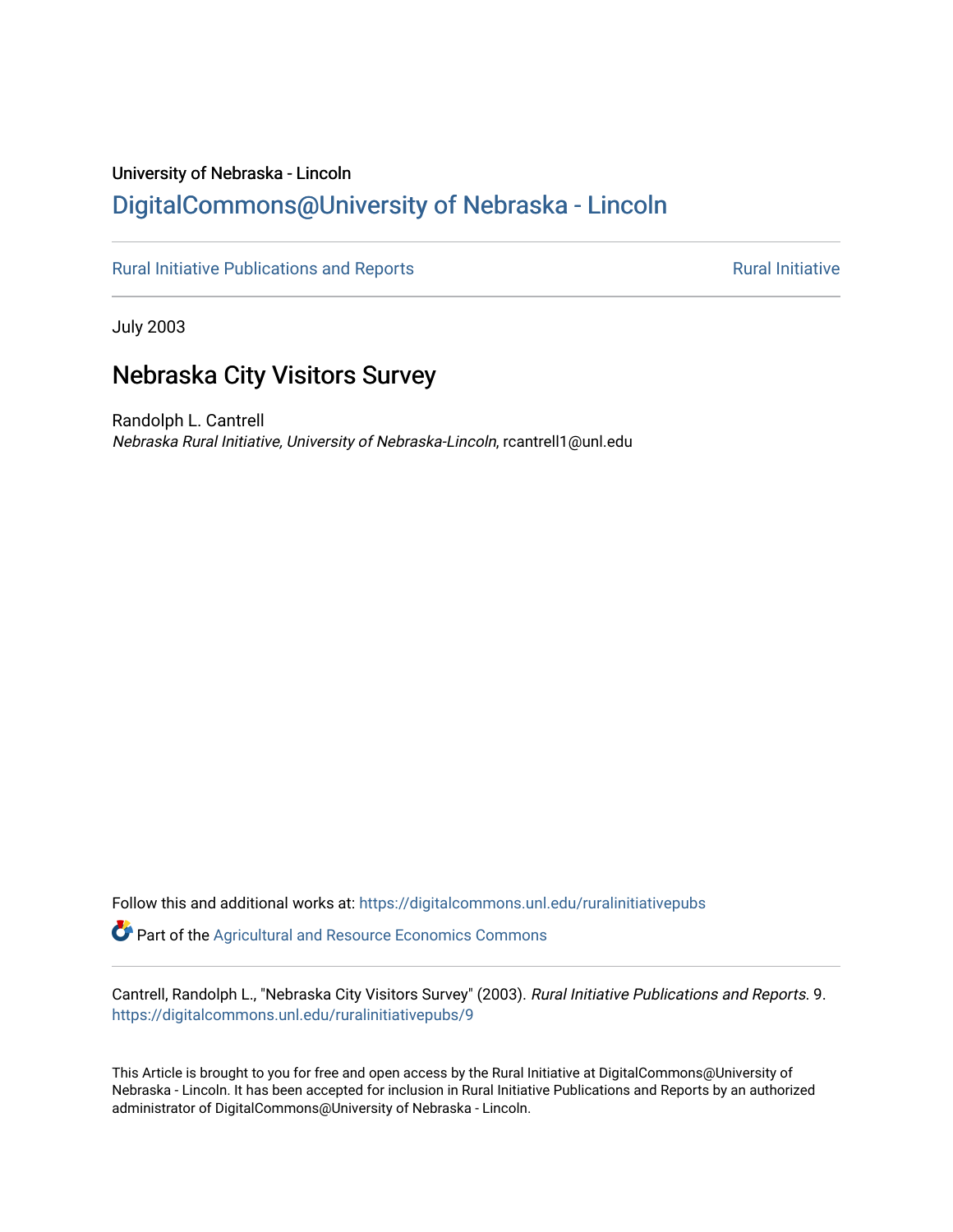# **Nebraska City Visitors Survey July, 2003**

Prepared by the University of Nebraska Rural Initiative Randy Cantrell

### **Introduction**

During the month of July, 2003, Nebraska City Tourism and Events and the Center for Applied Rural Innovation (CARI) at the University of Nebraska-Lincoln conducted a survey of visitors to the Nebraska City area.

The survey was designed to provide information related to the activities and experiences of tourists and other visitors to the Nebraska City area, especially as related to the hospitality industry.

## **Survey Design**

Survey crews were assigned to locations where Nebraska City visitors are known to congregate. Crew members wore clothing that identified them as being part of a legitimate, sponsored survey activity. They were instructed to approach individuals at each venue with a very brief checklist designed to determine if the individual was a Nebraska City resident or an out-of-town visitor. Non-residents were asked if they were willing to complete a questionnaire related to their Nebraska City visit. Those who agreed to complete the survey were given copies of an explanatory letter, the survey instrument, and a pre-addressed, stamped envelope. Surveys were to be returned to the CARI offices in Lincoln for analysis.

The investigators set a goal of 100 completed surveys for the month of July. The process in fact netted 90 useable surveys, representing nearly 383 total visitors.

## **Limitations of the Data**

Visitor surveys differ from other forms of survey research in that it is impossible for the investigators to identify all of the members of the potential study population, and it is therefore impossible to draw a true random sample to poll. For this study, the investigators chose to address this problem by sampling locations and times and polling visitors who happened to be at a particular venue at a particular time.

While the 90 respondents do indeed provide us with valuable information regarding the experiences and perceptions of Nebraska City visitors, the fact that we do not know the actual size of the study population means that we cannot properly place confidence intervals around their responses. That is, it is not possible for us to say that X% of all visitors (plus or minus some level of statistical confidence) have a given opinion or characteristic based upon what we know of the opinions and characteristics of the study group.

The reader should interpret the results of this study with the above statistical limitations in mind.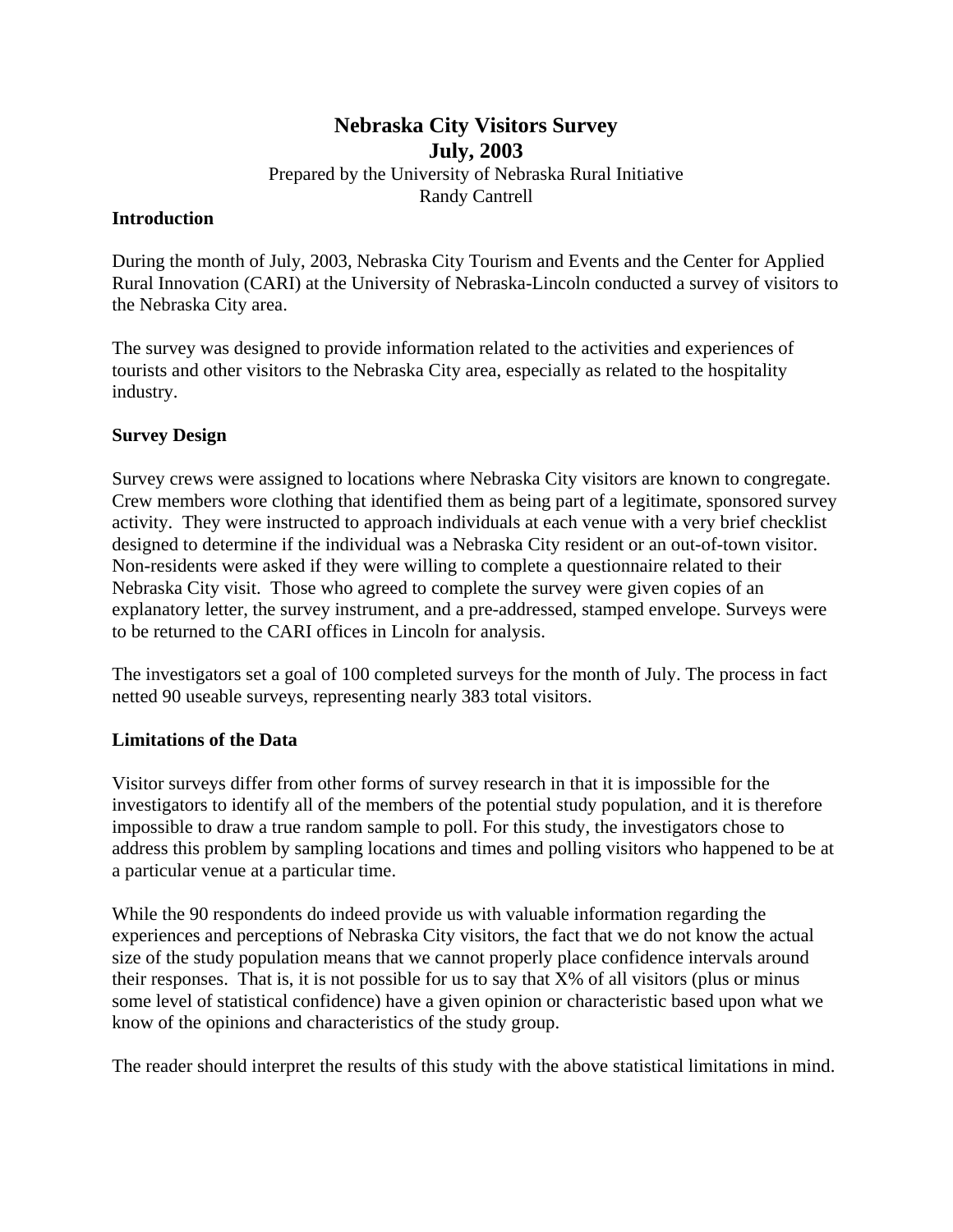## **Characteristics of the Respondents**

- The survey returned 90 useable questionnaires, representing 383 total visitors..
- Surveys were most often completed by female visitors (69.3%).
- Respondents ranged in age from 22 to 92-years. The median age of the respondent group was 51-years, and the modal age was 50-years (9 respondents).
- Respondents most often characterized their household as being a couple with grown children (48.9%).
- The next most common household description was that of a two-parent family with children (23.9%).
- Single parents, single persons, and others were represented, but in much smaller numbers (all under 8%).
- Respondents most often indicated that their place of residence was Lincoln (21.1%) or Omaha (17.8%), Nebraska.
- Respondents came from 19 states.
- The most common state of residence was Nebraska (58.9%). Iowa and Kansas were each home to 6.7% of the respondents, while Missouri was reported as the residence of another 5.6%.
- Other states represented were: Arizona, California, Georgia, Illinois, Indiana, Michigan Minnesota, New Mexico, New York, Ohio, Oregon, Tennessee, Texas and Washington.
- Respondents were in general well educated, with 61.4% reporting that they had obtained a four-year college degree or beyond. No respondent reported having not completed high school.
- Respondents reported a range of household income levels. This is often seen as a personal or sensitive question, and 15 respondents (16.7%) chose not to answer it. Of those who did respond, 20% reported incomes of over \$90,000. The most commonly reported income level was between \$55,000 and \$75,000 (22.7%). Only 8% of respondents reported incomes below \$25,000.

# **Travel Experience**

- The great majority (91.1%) of respondents reported that they had taken at least one trip of a week or longer duration during the last two-years.
- The average respondent reported just over three such trips over the last two-years.
- Nature oriented Summer season trips were most commonly reported (37.8%).
- Other commonly reported trip formats were urban sightseeing and entertainment (27.8%), sun destinations and tropical climates (26.7%), visits to friends and relatives in other states (25.6%) and driving tours (22.2%).
- International travel during the last two-years was reported by 21.1% of the respondents.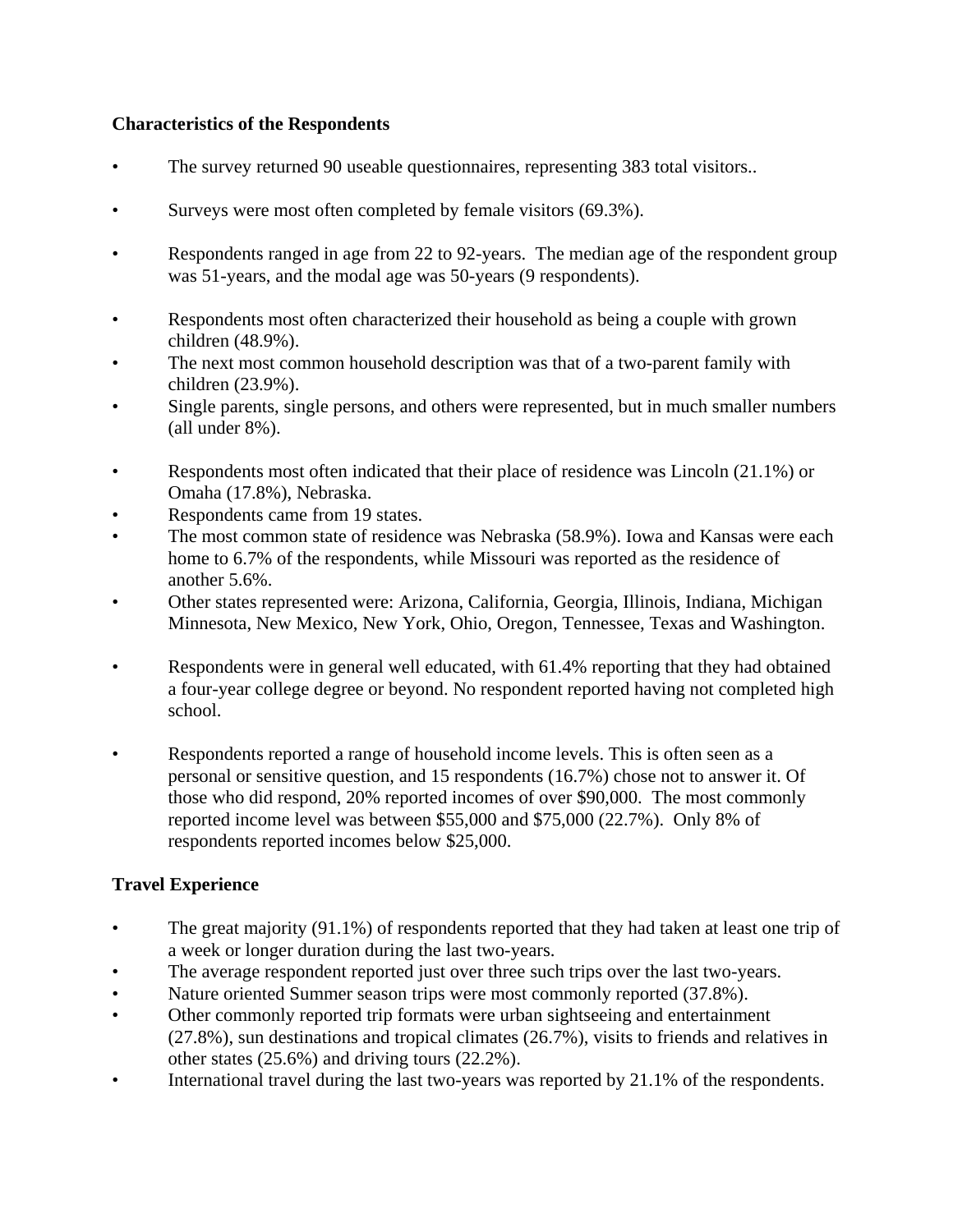## **Characteristics of the Nebraska City Visits**

- For 79% of those responding, Nebraska City was their final destination.
- Respondents most often indicated that their reason for being in Nebraska City was "general leisure" (37.8%)
- Other commonly cited reasons for visiting Nebraska City were "touring and passing through"  $(23.3\%)$ , "business"  $(12.2\%)$  and "personal" activities  $(11.1\%)$ .
- Most respondents were traveling with one other person  $(57.8\%)$ , or in a group of four  $(14.4\%)$ .
- Less than 10% of respondents reported being part of a large tour group (no single group provided more than one respondent).
- When group size is limited to six or fewer, the average group size was 2.6 persons.
- Respondents reported traveling with children age 12-years or younger 18% of the time.
- Respondents reported traveling with teen age children 16% of the time.
- Respondents reported traveling with persons over 70-years of age 12% of the time.
- The majority of those responding (56%) did not plan to stay in Nebraska City overnight.
- Of those planning to spend the night, 64% planned on two or more nights.
- Most respondents who were spending the night were staying in a hotel or motel (64%).
- A cabin or resort accounted for 26% of overnight visitors.

# **Reasons for Selecting Lodging**

Visitors who were spending the night in Nebraska City were asked what lodging attributes influenced their choice of accommodations.

- An unique experience was identified as being either important or very important to the lodging choice of 91.4% of those responding to this question.
- A good value for the price was identified as important or very important by 86.5% of the respondents.
- A nature setting was identified as important or very important by 83.8% of the respondents.
- Also frequently identified as important or very important in the respondents' lodging selection were biking and hiking access (65.7%), and historical or architectural significance (63.9%).

See Table 1 for a complete listing of reasons for selecting specific lodging.

**Table 1**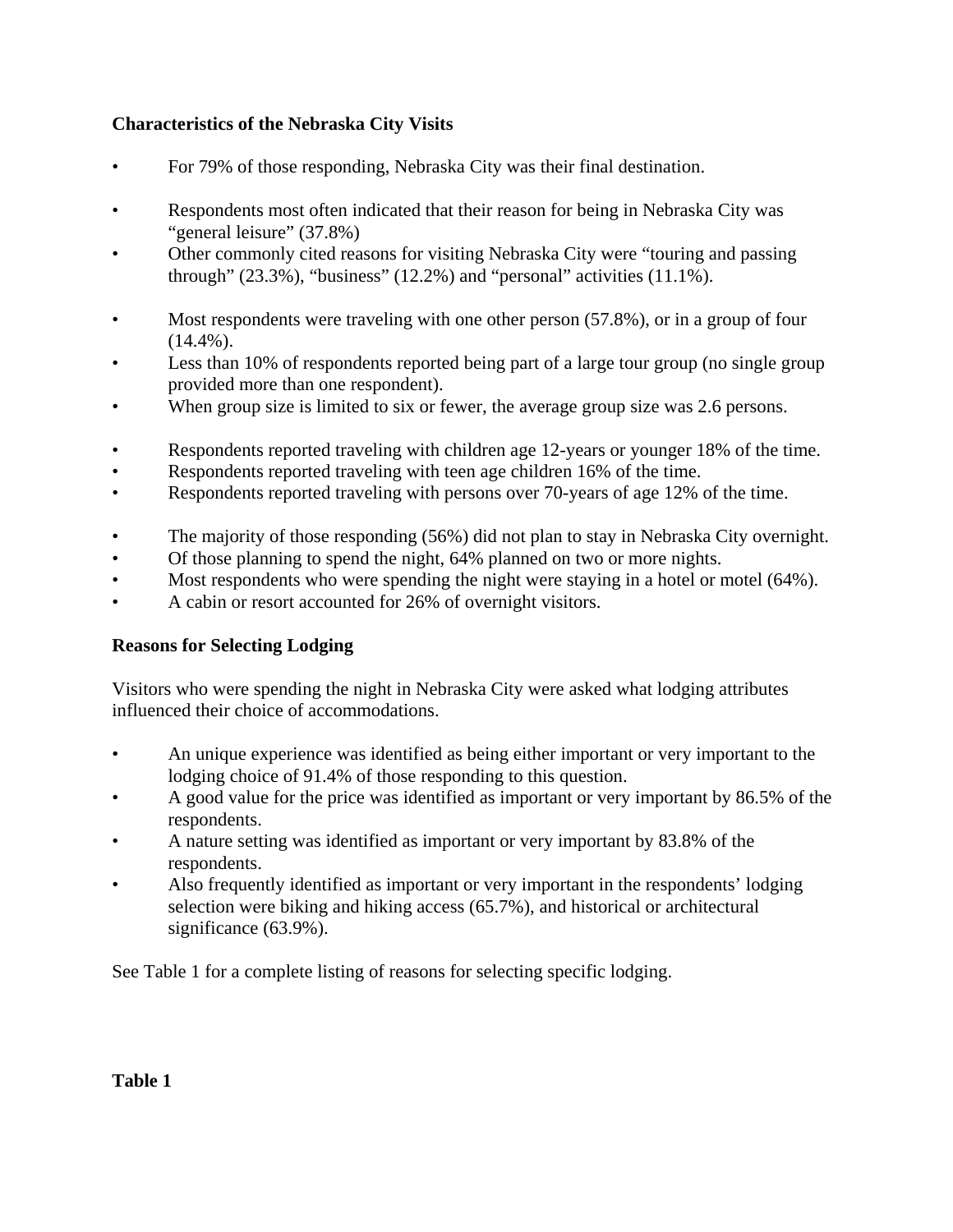#### **Reasons for Selecting Specific Lodging Nebraska City Visitors Survey: July, 2003**

|                                       | <b>Not</b>             |           |               |                                       |
|---------------------------------------|------------------------|-----------|---------------|---------------------------------------|
|                                       | Important Important    |           |               |                                       |
|                                       | Very Important OR Very |           | <b>OR Not</b> |                                       |
|                                       |                        | Important | Very          |                                       |
|                                       |                        |           | Important     |                                       |
| Unique Experience                     | 51.4%                  | 91.4%     | 8.6%          |                                       |
| Good Value for Price                  | 56.8%                  | 86.5%     | 13.5%         |                                       |
| <b>Nature Setting</b>                 | 56.8%                  | 83.8%     | 16.2%         |                                       |
| <b>Biking/Hiking Access</b>           | 37.1%                  | 65.7%     | 34.3%         |                                       |
| Historical/Architectural Significance | 25.0%                  | 63.9%     | 36.1%         |                                       |
| <b>Indoor Pool</b>                    | 37.1%                  | 60.0%     | 40.0%         |                                       |
| Cable TV                              | 17.6%                  | 55.9%     | 44.1%         |                                       |
| <b>Economy Price</b>                  | 23.5%                  | 55.9%     | 44.1%         |                                       |
| Luxury/Full Service                   | 14.7%                  | 47.1%     | 52.9%         |                                       |
| <b>Previous Stay</b>                  | 22.9%                  | 45.7%     | 54.3%         |                                       |
| Daily Rates                           | 19.4%                  | 38.9%     | 61.1%         |                                       |
| On Lake/River                         | 21.9%                  | 28.1%     | 71.9%         |                                       |
| Recognized Brand/Chain                | 2.9%                   | 26.5%     | 73.5%         |                                       |
| <b>Outdoor Pool</b>                   | 11.4%                  | 25.7%     | 74.3%         |                                       |
| <b>Golf Course</b>                    | 15.2%                  | 21.2%     | 78.8%         |                                       |
| Lots for Kids to Do                   | 11.8%                  | 20.6%     | 79.4%         |                                       |
| <b>Near Friends/Relatives</b>         | 11.8%                  | 17.6%     | 82.4%         |                                       |
| Organized Kids Programs               | 2.9%                   | 8.8%      | 91.2%         | $n = 40$ Overnight<br><i>Visitors</i> |

## **Visitor Spending**

- The average visitor estimated that their party would spend \$211 while in Nebraska City. Respondents estimated average *total party daily expenditures* of:
- \$96 for lodging (for those spending the night)
- \$41 for bars and restaurants
- \$25 for transportation (including fuel)
- \$18 for miscellaneous items
- \$14 for groceries
- \$89 for shopping
- \$21 for recreation and attractions
- On a per-visitor basis, overnight guests estimated their expenditures to be roughly 3 times that of single day visitors.
- Overnight visitors estimated that they spent approximately \$87 total, and \$49 on nonlodging related items per pers per day.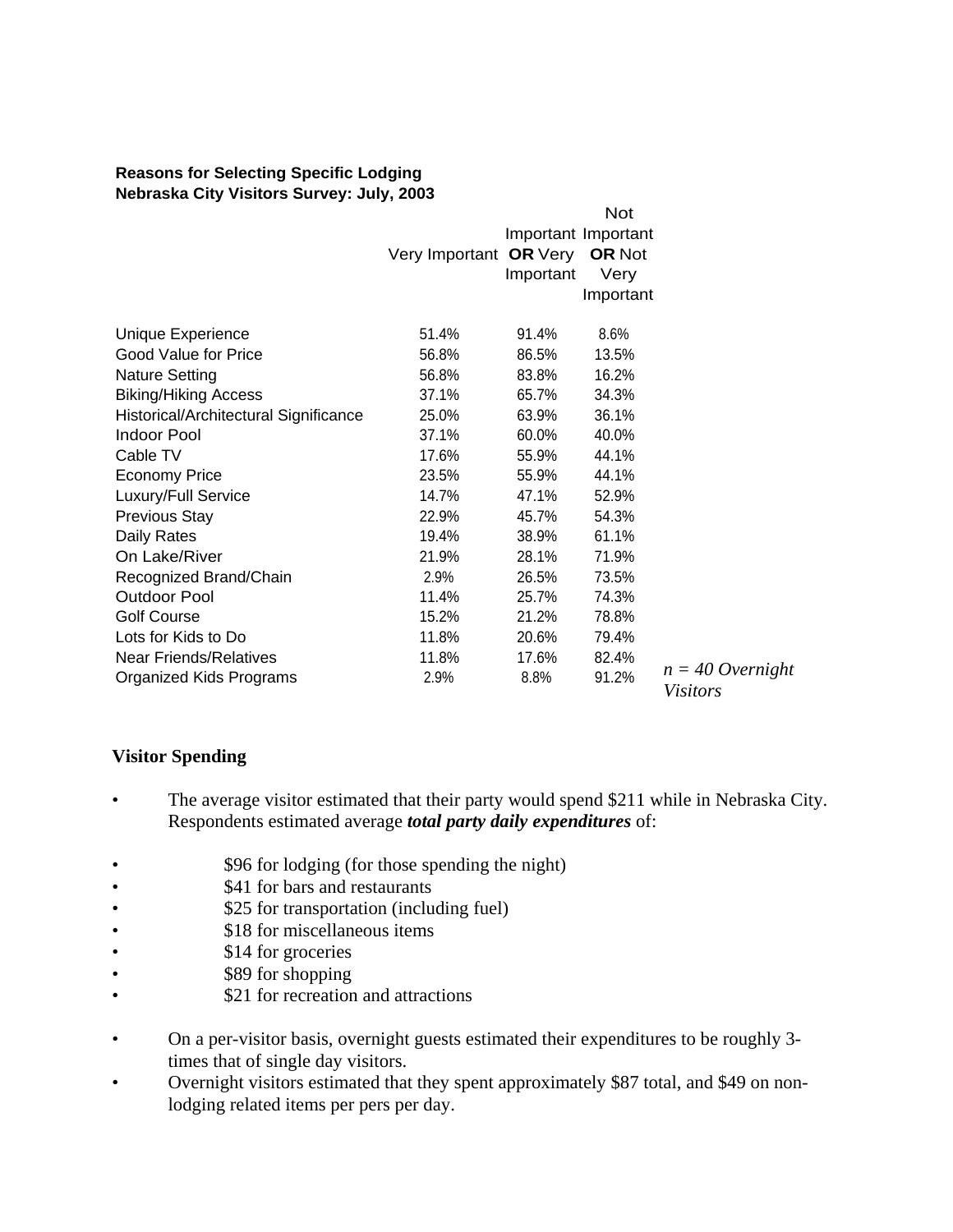• Day visitors were estimated to spend approximately \$29 per person while in Nebraska City.

# **Planning in Advance**

- The average respondent indicated that their visit was planned 54-days in advance, and 41% of those responding reported that they had planned their visit 30-days or more prior to arriving in Nebraska City.
- Respondents indicated that they had planned their visit 24-hours or less before arriving in Nebraska City 26% of the time.
- Respondents who made lodging reservations did so 59-days prior to their visit, on average.
- A small number of respondents (9%) made lodging reservations 24-hours or less before their visit, or sought lodging upon their arrival.
- The weather was seen as good to excellent by 68.6% of those responding (2 persons complained about the heat).

# **Return Visitors**

- The majority of survey respondents (70.1%) were repeat visitors, indicating that they had visited Nebraska City on one or more previous occasions.
- A very small number of the repeat visitor group  $(5%)$  indicated that they are regular visitors, having been in Nebraska city 50 times or more over the last 5 years.
- Another35% of repeat visitors indicated that they were in Nebraska City once or twice a year (between 5 and 10 visits over the last five years).
- Very occasional repeat visitors (less than annual) made up 32% of the respondent population.
- Among repeat visitors, 82% reported 10-year or longer histories of visiting the community, while 7.2% of the repeat visitors responding have been coming to Nebraska City for three or fewer years.
- Nearly two-thirds (64.7%) of the repeat visitors reported having made 10 or more lifetime trips to Nebraska City.

# **Perceptions of Return Visitors**

Respondents were asked to identify changes that they perceived as having occurred in Nebraska City in the time that they have known it (see Table 2).

- The majority (66.1%) of respondents indicated that the overall Nebraska City visitor experience has improved, while 30.6% felt that the overall experience was unchanged.
- Only a small number (3.2%) felt that the overall visitor experience had declined.
- Similar results were found for most of the individual items listed for evaluation. Most commonly seen as "improved" were attraction opportunities (78%), access (70.5%),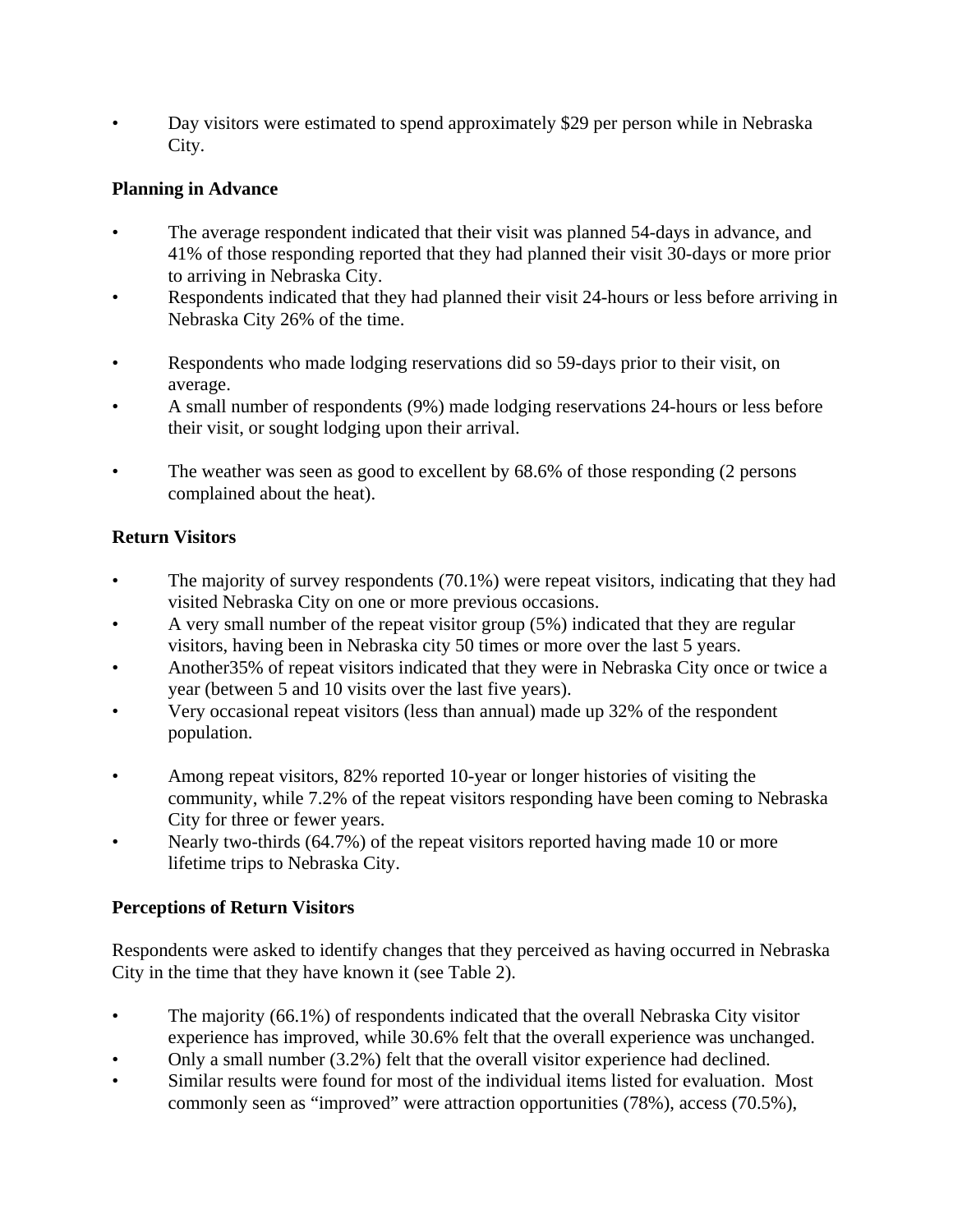recreation opportunities and lodging quality (67.9% each).

• Only in the area of shopping opportunities did as much as 10% of the respondent population perceive decline.

### **Table 2**

|                                   | Improved | Same  | Declined |                          |
|-----------------------------------|----------|-------|----------|--------------------------|
| <b>Overall Visitor Experience</b> | 66.1%    | 30.6% | 3.2%     |                          |
| <b>Attraction Opportunities</b>   | 78.0%    | 18.6% | 3.4%     |                          |
| Access In/Around Area             | 70.5%    | 27.9% | 1.6%     |                          |
| <b>Recreation Opportunities</b>   | 67.9%    | 25.0% | 7.1%     |                          |
| <b>Lodging Quality</b>            | 67.9%    | 26.4% | 5.7%     |                          |
| <b>General Attractiveness</b>     | 63.9%    | 32.8% | 3.3%     |                          |
| <b>Natural Environment</b>        | 63.3%    | 33.3% | $3.3\%$  |                          |
| <b>Shopping Opportunities</b>     | 50.8%    | 34.4% | 14.8%    |                          |
| <b>Restaurant Selection</b>       | 44.3%    | 49.2% | 6.6%     | $n = 64$ Repeat Visitors |
| Hospitality/Service               | 39.0%    | 59.3% | $1.7\%$  |                          |

### **Nebraska City Visitors Survey: July, 2003 Repeat Visitor Evaluation of Changes in Nebraska City**

#### **Importance of Community Attributes**

Respondents were asked to rate the importance of 26 community attributes as to their importance in the selection of Nebraska City as a destination or stopping point.

Those attributes that more than half of the respondents labeled as either *important or very important* to their decision to visit Nebraska City included:

- Natural Environment (90.4%)
- Scenic Drives (86.1%)
- Outdoor Experience (75.0%)
- Small Town Feel (70.0%)
- Activities and Attractions (64.6%)
- Fall Colors  $(62.5\%)$
- Bird/Wildlife Viewing (59.5%)
- A State Park (58.6%)
- Hiking/Biking (55.7%)
- Historical Tour (55.1%)
- Architecture (54.1%)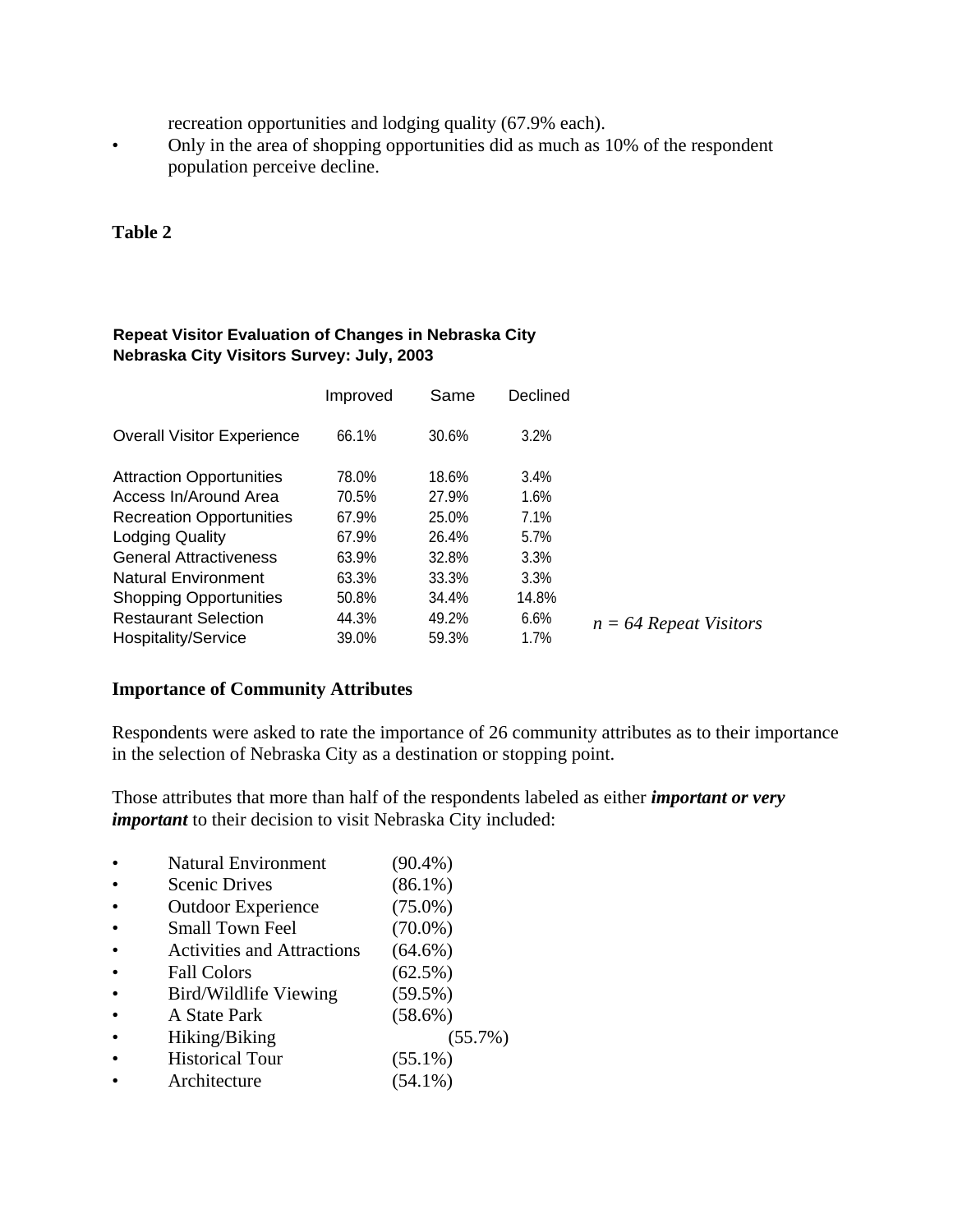Those attributes identified as *not important or not very important* by 75% or more of those responding included:

- Concert/Play (76.2%)
- Boating/Water Recreation (78.6%)
- Steamboat Trace (84.4%)
- Specific Campground (84.6%)
- Fishing/Hunting (91.0%)
- Boat Launch (93.5%)

#### **Rating of Community Attributes**

Respondents were asked to rate their experience of the same 26 Nebraska Cities attributes *IF* they had in fact had experience with that item.

The Nebraska City attributes most often rated as *good or very good* included:

- Natural Environment (96.3%)
- Fall Colors (88.2%)
- Architecture (88.2%)
- Outdoor Experience (87.8%)
- Specific Hotel/Motel (87.5%)
- Hiking/Biking (86.4%)

The Nebraska City attributes most often rated as *not good or not very good* included:

- Concert or Play (68.3%)
- Boat Launch (65.6%)
- Fishing/Hunting (64.3%)
- Boating/Water Recreation (50.0%)
- Entertainment/Nightlife (41.4%)
- Lakes/Streams/River (37.9%)

In general, respondents appeared to get what they expect from a trip to Nebraska City, rating as good or very good those community attributes that were important to them when selecting a destination, and rating as not good or not very good those items that were less important to them.

The complete listing of the reported importance and rating of all 26 items can be found in Tables 3 and 4.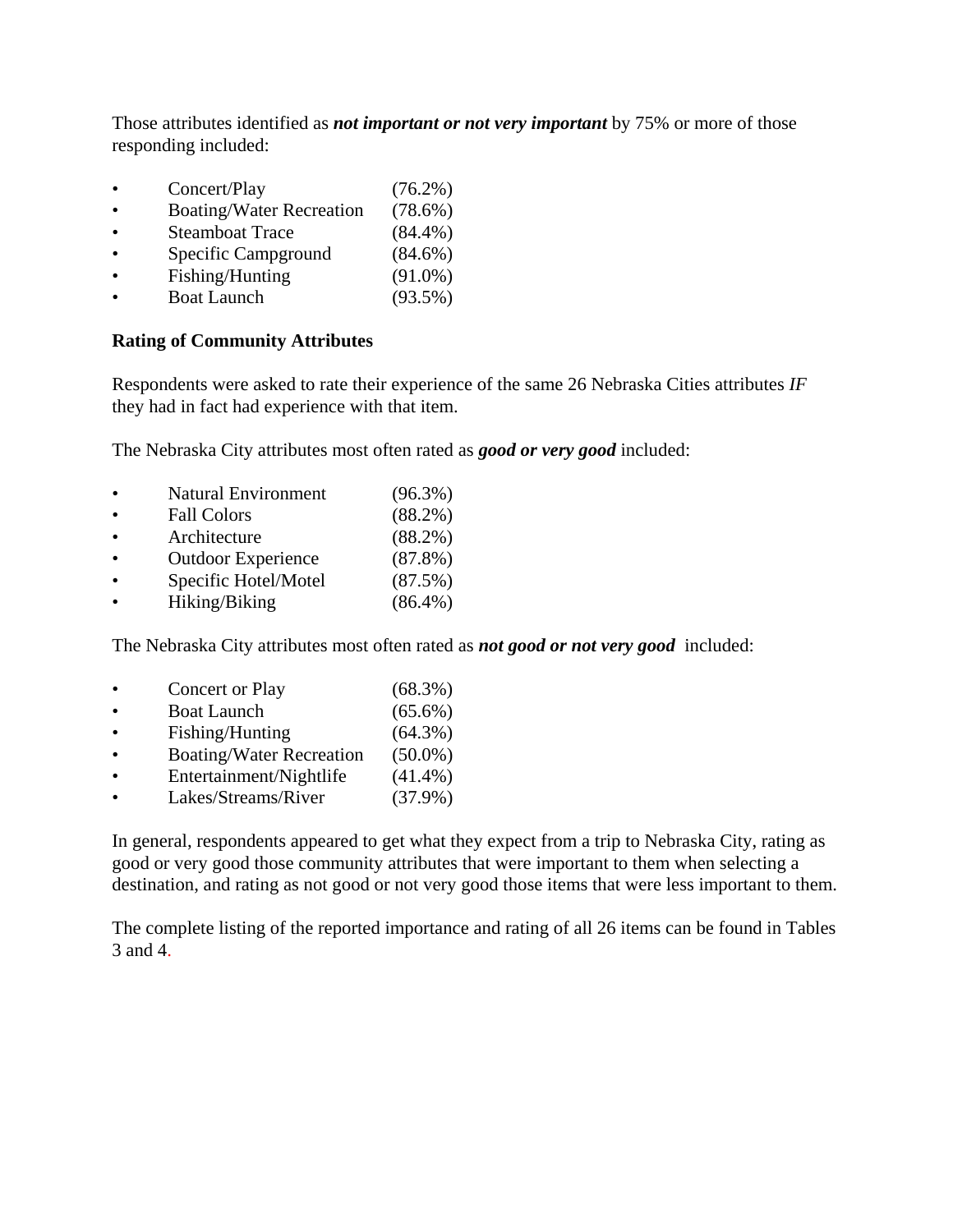#### **Importance of Nebraska City Attributes Nebraska City Visitors Survey: July 2003**

|                                 | Very<br>Important | <b>OR</b> Very<br>Important | <b>Not</b><br>Important Important<br><b>OR Not</b><br>Very<br>Important |                   |
|---------------------------------|-------------------|-----------------------------|-------------------------------------------------------------------------|-------------------|
| <b>Natural Environment</b>      | 60.2%             | 90.4%                       | 8.9%                                                                    |                   |
| <b>Scenic Drives</b>            | 44.3%             | 86.1%                       | 13.9%                                                                   |                   |
| <b>Outdoor Experience</b>       | 40.0%             | 75.0%                       | 25.0%                                                                   |                   |
| <b>Fall Colors</b>              | 36.1%             | 62.5%                       | 37.5%                                                                   |                   |
| <b>Small Town Feel</b>          | 30.0%             | 70.0%                       | 30.0%                                                                   |                   |
| A state Park                    | 27.1%             | 58.6%                       | 41.4%                                                                   |                   |
| <b>Historical Tour</b>          | 26.1%             | 55.1%                       | 64.9%                                                                   |                   |
| Many Activities/Attractions     | 24.1%             | 64.6%                       | 35.4%                                                                   |                   |
| <b>Specific Resort</b>          | 23.4%             | 40.6%                       | 59.4%                                                                   |                   |
| <b>Specific Restaurant</b>      | 23.1%             | 43.6%                       | 56.4%                                                                   |                   |
| Specific Hotel/Motel            | 22.1%             | 44.1%                       | 55.9%                                                                   |                   |
| Hiking/Biking                   | 21.4%             | 55.7%                       | 44.3%                                                                   |                   |
| <b>Bird/Wildlife Viewing</b>    | 20.3%             | 59.5%                       | 40.5%                                                                   |                   |
| Architecture                    | 20.3%             | 54.1%                       | 45.9%                                                                   |                   |
| Festival/Event                  | 20.0%             | 47.7%                       | 52.3%                                                                   |                   |
| Lewis & Clark                   | 18.8%             | 48.8%                       | 51.2%                                                                   |                   |
| Shopping                        | 17.9%             | 43.6%                       | 56.4%                                                                   |                   |
| Lakes/Streams/River             | 14.3%             | 32.9%                       | 67.1%                                                                   |                   |
| <b>Golf Courses</b>             | 10.3%             | 26.5%                       | 73.5%                                                                   |                   |
| <b>Steamboat Trace</b>          | 7.8%              | 15.6%                       | 84.4%                                                                   |                   |
| Entertainment/Nightlife         | 6.8%              | 21.6%                       | 64.4%                                                                   |                   |
| Specific Campground             | 6.2%              | 15.4%                       | 84.6%                                                                   |                   |
| Fishing/Hunting                 | 6.0%              | 6.0%                        | 91.0%                                                                   |                   |
| <b>Boating/Water Recreation</b> | 6.0%              | 21.4%                       | 78.6%                                                                   |                   |
| Concert/Play                    | 4.8%              | 23.8%                       | 76.2%                                                                   |                   |
| <b>Boat Launch</b>              | 4.8%              | 6.5%                        | 93.5%                                                                   | $n = 90$ Visitors |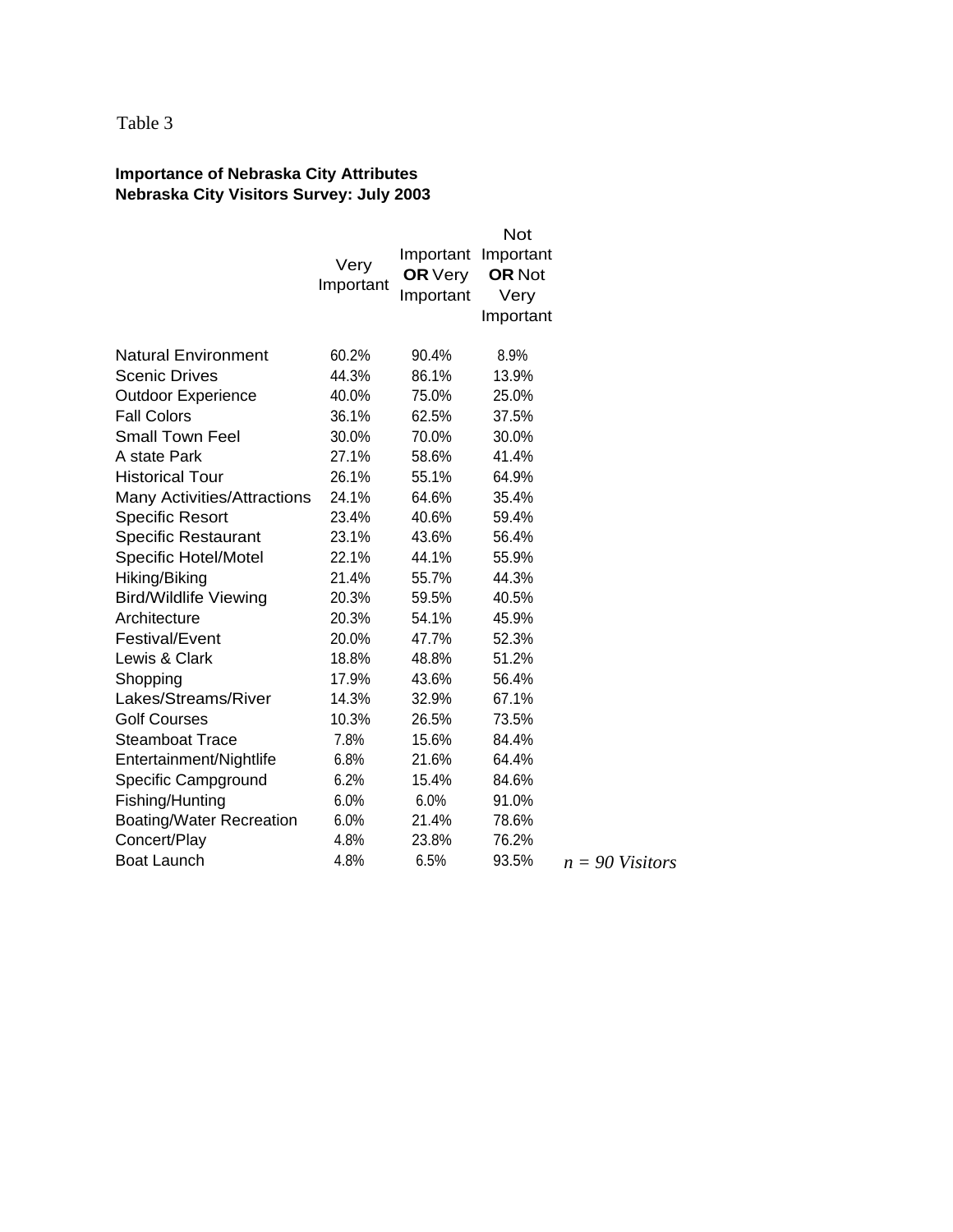### **Table 4 Rating of Nebraska City Attributes Nebraska City Visitors Survey: July, 2003**

|                                    | Very<br>Good | GoodOR<br>Very Good | Not Good<br><b>OR Not Very</b><br>Good |
|------------------------------------|--------------|---------------------|----------------------------------------|
| <b>Natural Environment</b>         | 70.0%        | 96.3%               | 5.7%                                   |
| Specific Hotel/Motel               | 60.0%        | 87.5%               | 12.5%                                  |
| <b>Specific Resort</b>             | 46.9%        | 84.8%               | 15.6%                                  |
| <b>Fall Colors</b>                 | 44.1%        | 88.2%               | 11.8%                                  |
| <b>Scenic Drives</b>               | 38.8%        | 83.6%               | 16.4%                                  |
| <b>Specific Restaurant</b>         | 38.8%        | 75.5%               | 24.5%                                  |
| <b>Outdoor Experience</b>          | 37.8%        | 87.8%               | 12.2%                                  |
| <b>Historical Tour</b>             | 37.8%        | 81.1%               | 18.9%                                  |
| <b>Bird/Wildlife Viewing</b>       | 37.5%        | 81.3%               | 18.7%                                  |
| Hiking/Biking                      | 36.4%        | 86.4%               | 15.6%                                  |
| Architecture                       | 35.3%        | 88.2%               | 11.8%                                  |
| A state Park                       | 34.1%        | 81.8%               | 12.2%                                  |
| <b>Small Town Feel</b>             | 33.3%        | 81.8%               | 18.2%                                  |
| Festival/Event                     | 27.6%        | 82.8%               | 17.2%                                  |
| <b>Golf Courses</b>                | 25.0%        | 75.0%               | 25.0%                                  |
| Shopping                           | 21.4%        | 71.4%               | 28.6%                                  |
| Lakes/Streams/River                | 20.7%        | 62.1%               | 37.9%                                  |
| <b>Many Activities/Attractions</b> | 18.5%        | 70.8%               | 29.2%                                  |
| Lewis & Clark                      | 16.7%        | 61.1%               | 28.9%                                  |
| <b>Steamboat Trace</b>             | 16.7%        | 75.0%               | 25.0%                                  |
| Specific Campground                | 16.7%        | 66.7%               | 33.3%                                  |
| <b>Boating/Water Recreation</b>    | 14.3%        | 50.0%               | 50.0%                                  |
| Entertainment/Nightlife            | 10.3%        | 58.6%               | 41.4%                                  |
| Fishing/Hunting                    | 7.1%         | 35.7%               | 64.3%                                  |
| Concert/Play                       | 0.0%         | 41.7%               | 68.3%                                  |
| <b>Boat Launch</b>                 | 0.0%         | 44.4%               | 65.6%                                  |

*n = 90 Visitors*

#### **Planning to Return**

- Over 3/4 (77.6%) of respondents indicated that it was likely or very likely that they would return to Nebraska City. Only one person indicated that they would definitely not be back.
- Of the respondents who indicated that they would return, 51.4% felt that they would do so within the year, and 77.7% within two-years.
- The most popular season for hypothetical visits was Autumn. 93.2% of those interested in returning indicated that they would be interested or very interested in a Fall visit.
- Respondents also indicated that they would be interested or very interested in returning in the Summer (83.1%), Spring (73.5%) and Winter (50.8%).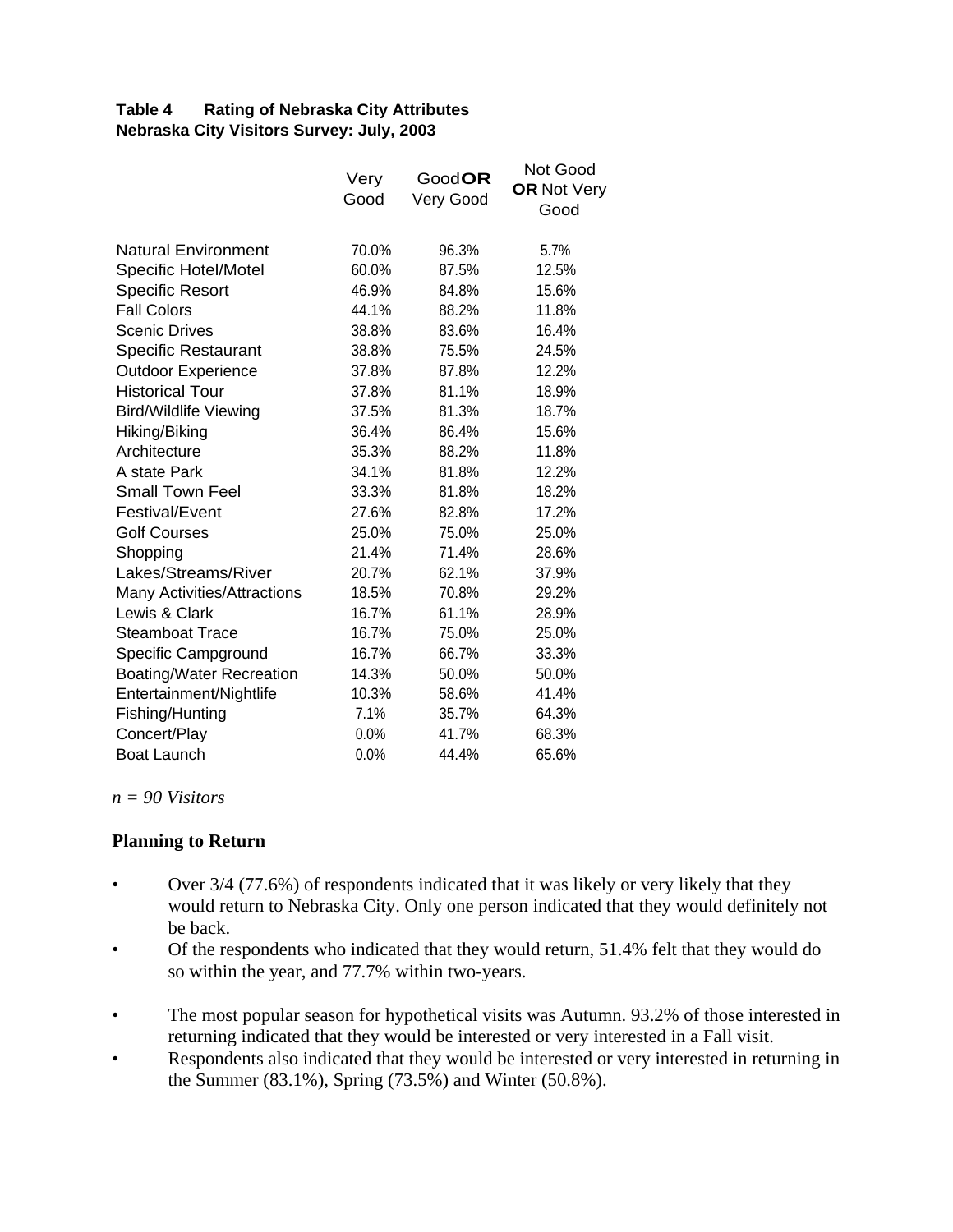### **Learning About Nebraska City**

Respondents were asked what information resources helped them to become aware of Nebraska City.

- A previous visit or visits was the most frequently identified method of learning about Nebraska City. Respondents indicated that such experience was important or very important to creating awareness of the community 73.8% of the time.
- Information or recommendations received from friends or relatives was reported as being important or very important in creating awareness of Nebraska City 54.9% of the time.\
- The nine information sources offered and the proportion of respondents indicating that they were either *important or very important* to creating awareness of Nebraska City were:

| <b>Previous Visits</b>           | $(73.8\%)$ |
|----------------------------------|------------|
| Friends/Relatives                | $(54.9\%)$ |
| Articles/Documentaries/News      | $(40.0\%)$ |
| <b>State Tourism Information</b> | $(34.8\%)$ |
| Internet                         | $(31.8\%)$ |
| Area Chamber/Tourist Information | $(26.2\%)$ |
| <b>Sport Show</b>                | $(16.1\%)$ |
| Radio/TV Ads                     | $(19.0\%)$ |
| Newspaper/Magazine Ads           | $(16.9\%)$ |

- When asked if they were interested in receiving information and updates about Nebraska City through electronic mail, (75%) of respondents indicated that they were **not**.
- Of those who indicated that they were interested in such information and updates, 83.3% felt that it should be provided by a single organization or source.
- When asked if they would like to receive specific kinds of information about activities and opportunities in Nebraska City, more people indicated an interest. The information items listed and the proportion of respondents interested in receiving such information were:

| $\bullet$ | <b>Festivals and Events</b>  | $(34.4\%)$ |
|-----------|------------------------------|------------|
| $\bullet$ | <b>Special Lodging Deals</b> | $(27.8\%)$ |
| $\bullet$ | <b>Autumn Packages</b>       | $(21.1\%)$ |
|           | Special Shopping/Sales       | $(18.9\%)$ |
| $\bullet$ | Lodging Vacancy              | $(17.8\%)$ |
|           | Golf/Special Packages        | $(11.1\%)$ |
|           | <b>Area Conditions</b>       | $6.7\%$ )  |

## **Planning Their Trip to Nebraska City**

Respondents were asked to rate the importance of the same nine-information resources in